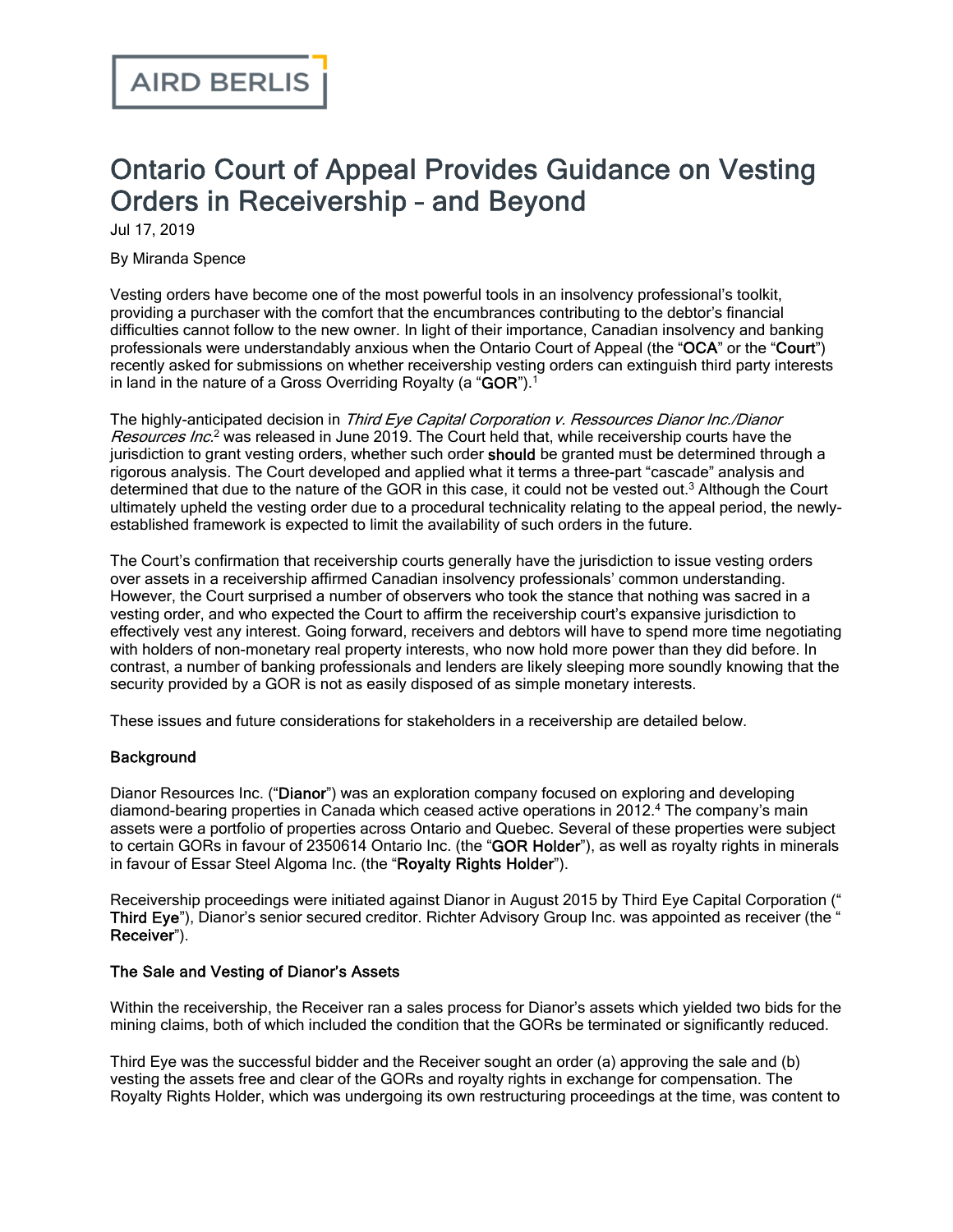permit its rights to be vested out. The GOR Holder, while not opposing the sale, asked that the mining claims be transferred subject to the GORs. The motion judge approved the asset sale, determined that the GORs were not interests in land, and vested the GORs accordingly. The GOR Holder appealed the receivership court's decision by serving and filing a notice of appeal 29 days after the date the receivership court's reasons were released.

#### OCA 2018 Decision: GORs Are Interests in Land

The initial hearing of the appeal took place in May 2017, and the first part of the decision was released in March 2018. The Court held that the GORs were interests in land, but asked for further submissions on whether those interests could be vested out and whether the appeal had been brought out of time.<sup>5</sup>

The parties made further submissions in September 2018, and part two of the Court's decision was released in June 2019. The Court discussed the receivership court's general authority to issue vesting orders, and then considered when it would be appropriate to do so, having regard for the nature of the interest to be vested, among other factors.

#### OCA 2019 Decision: Can the Receivership Court Issue Vesting Orders?

The Court considered that, although the BIA does not expressly confer upon a receivership court the jurisdiction to grant vesting orders, this absence is just the beginning of the analysis. The Court undertook a detailed review of the history of receivership proceedings and reasoned that, since the well-established purpose of a receivership is to "enhance and facilitate the preservation and realization of the assets for the benefit of creditors … [which] purpose is generally achieved through a liquidation of the debtor's assets,"<sup>6</sup> the BIA should be interpreted in a manner that advances that purpose and facilitates the liquidation of assets. As explained by the Court, when executing a liquidation, it is inherent to the process that (a) the receiver will not hold title to the assets it has taken control of, but that (b) the receiver must nonetheless be authorized to sell those assets. The Court held that section 243(1)(c) must be interpreted as bridging that title gap by giving the receivership court the ability to empower a receiver to "take any other action that the court considers advisable."<sup>7</sup> Section 243(1)(c) is therefore the source of the Court's power to vest out assets, which is necessary for the conveyance of title to be effective.<sup>8</sup>

#### OCA 2019 Decision: When Should the Receivership Court Issue a Vesting Order?

While finding that s. 243(1)(c) gives the receivership court the power to vest assets, the Court cautioned that "the exercise of that jurisdiction is not unbounded."<sup>9</sup> The Court then established a three-part cascade analysis to be used in determining whether a third-party interest should be extinguished, as follows:

- 1. **What is the nature and strength of the interest in land?** Where on the spectrum of monetary versus true property interest does the interest lie? On one end of the spectrum is a fixed monetary interest such as a mortgage or a lien for municipal taxes, while on other is a fee simple which is in substance an ownership interest in some ascertainable feature of the property itself.<sup>10</sup>
- 2. **Have the parties consented to the vesting of the interest?** Such consent may have been given either at the time of the sale, or through prior agreement, such as through contractual subordination.<sup>11</sup>
- 3. **What do the equities demand?** If the first two factors prove ambiguous or inconclusive, a court may consider the equities to determine whether granting a vesting order is appropriate. Among other things, the court may consider: prejudice to the third party, if any; whether the third party could be adequately compensated for the extinguishment; whether there is any equity in the property being sold; and whether the parties are acting in good faith.<sup>12</sup>

In applying the cascade analysis to the facts before it, the Court reviewed the nature of the GOR and found that it was an interest in a continuing and inherent feature of the property itself.<sup>13</sup> While this did not elevate the GOR to the level of a pure fee simple interest, it was closer to that end of the spectrum than to the fixed monetary interest end of the spectrum. Further, there was no consent to the vesting by the GOR Holder. Because there was no ambiguity in the first two factors of the framework, the Court did not have to consider the equities and held that the GOR should not have been vested out.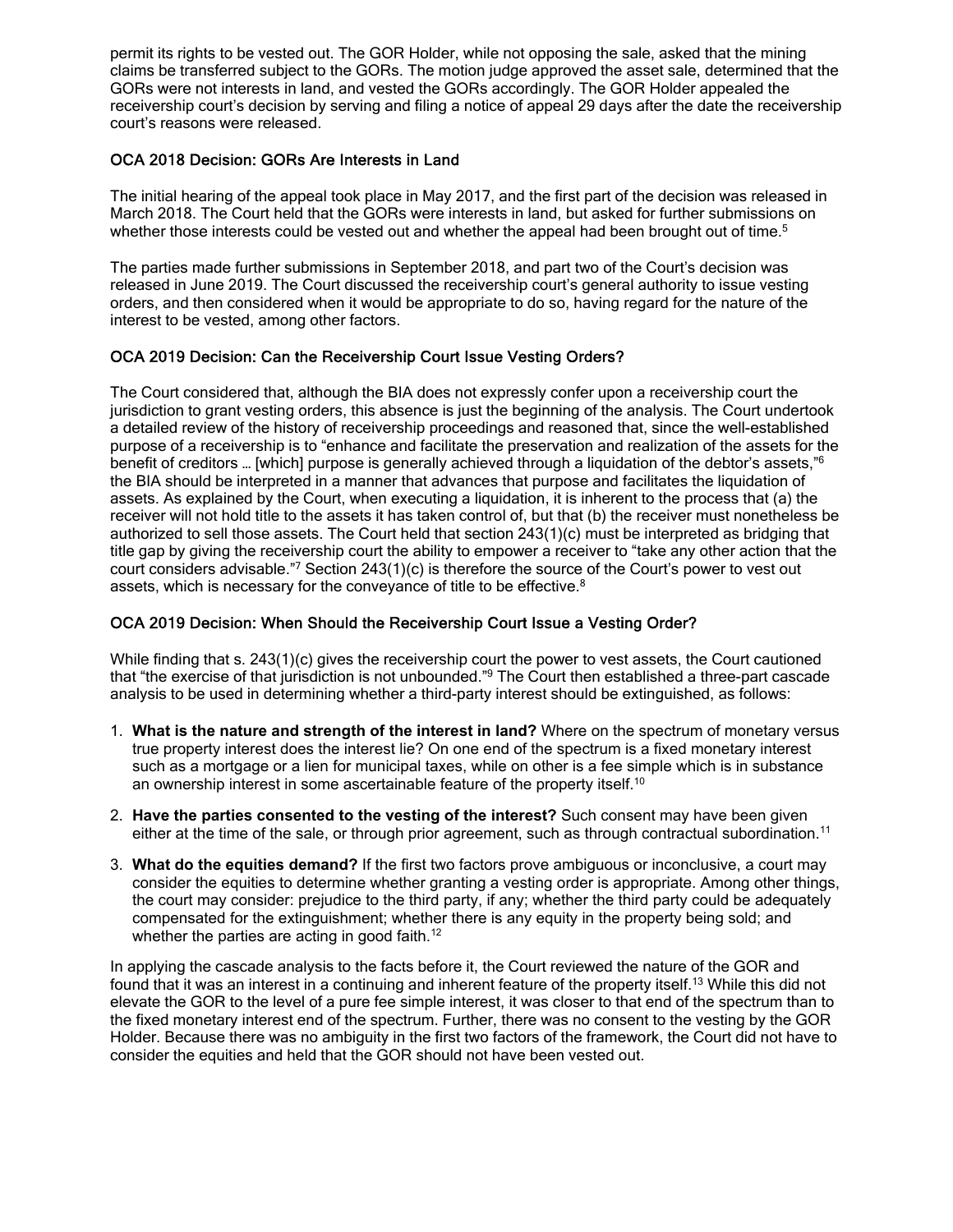Although the GOR should not have been vested, the Court found that the GOR Holder had waited too long to appeal and did not meet the test for extending time.<sup>14</sup> As such, the original transaction was allowed to stand.

### Dianor's Applicability in Proposal and CCAA Asset Sales

The Court identified the specific statutory provisions that apply to asset sales in BIA proposals and CCAA proceedings, noting that it was not considering such sales in its analysis of whether a receivership court has the jurisdiction to vest out assets. In our view, while the jurisdiction to vest is express in proposal and CCAA scenarios, it is likely that courts will look to the analytic framework developed by the Court to assess whether a vesting order is appropriate based on the facts of a specific matter. As such, parties dealing in any insolvency proceeding will find Dianor instructive.

#### Considerations for Stakeholders in Receiverships Going Forward

Going forward, we recommend that parties consider the following when dealing with a GOR interest:

- · When drafting a royalty agreement:
	- · GOR holders should ensure that the agreement reflects the intention to create an interest in land, if that is the intent. Secured lenders should ensure that they review royalty agreements as part of their due diligence when drafting loan documents, and require that any future royalty interests be subject to their review.
	- The royalty should be registered on title.
- · Both GOR grantors and lenders should consider the impact of entering into a subordination and postponement agreement, which may imply consent to vest the royalty interests.
- In the event a vesting order is issued, if the GOR holder wishes to appeal, such appeal should be raised as soon as possible and, in any event, within 10 days of the issuance of the vesting order.
- · Receivers and purchasers should ensure that searches are done on applicable real property registries and land title offices to confirm whether there are any royalty holders who should be given notice of the sale and vesting order being sought.
- · Receivers and purchasers should consider whether closing deadlines comply with appeal periods and whether they should wait out the appeal period before closing a transaction. The notice given to the service list, whether anyone appeared and/or objected to the order, and whether any parties have indicated they may appeal are all factors to consider in making such a decision.
- · In the event a purchaser insists on closing before expiry of the appeal period, the receiver should consider whether the court, the service list or others need to be notified of such intention.
- \* The authors thank summer student Peter Dalglish for his assistance with this article.

<sup>1</sup> Different authorities give different definitions of royalties and the sub-classes of royalties that are established in Canada (including net smelter returns royalties, net profit interests royalties and GORs). Generally speaking, a royalty is a payment to the holder of the royalty by the mineral project owner, which payment is based on either a percentage of the value of minerals produced or a percentage of the revenue generated from the sale of those minerals. Royalty interests can also be granted in the oil and gas context.

<sup>2</sup>Third Eye Capital Corporation v. Ressources Dianor Inc./Dianor Resources Inc., 2019 ONCA 508 [Dianor ].

<sup>3</sup>/bid at para 115.

<sup>4</sup> Application Record affidavit para 10.